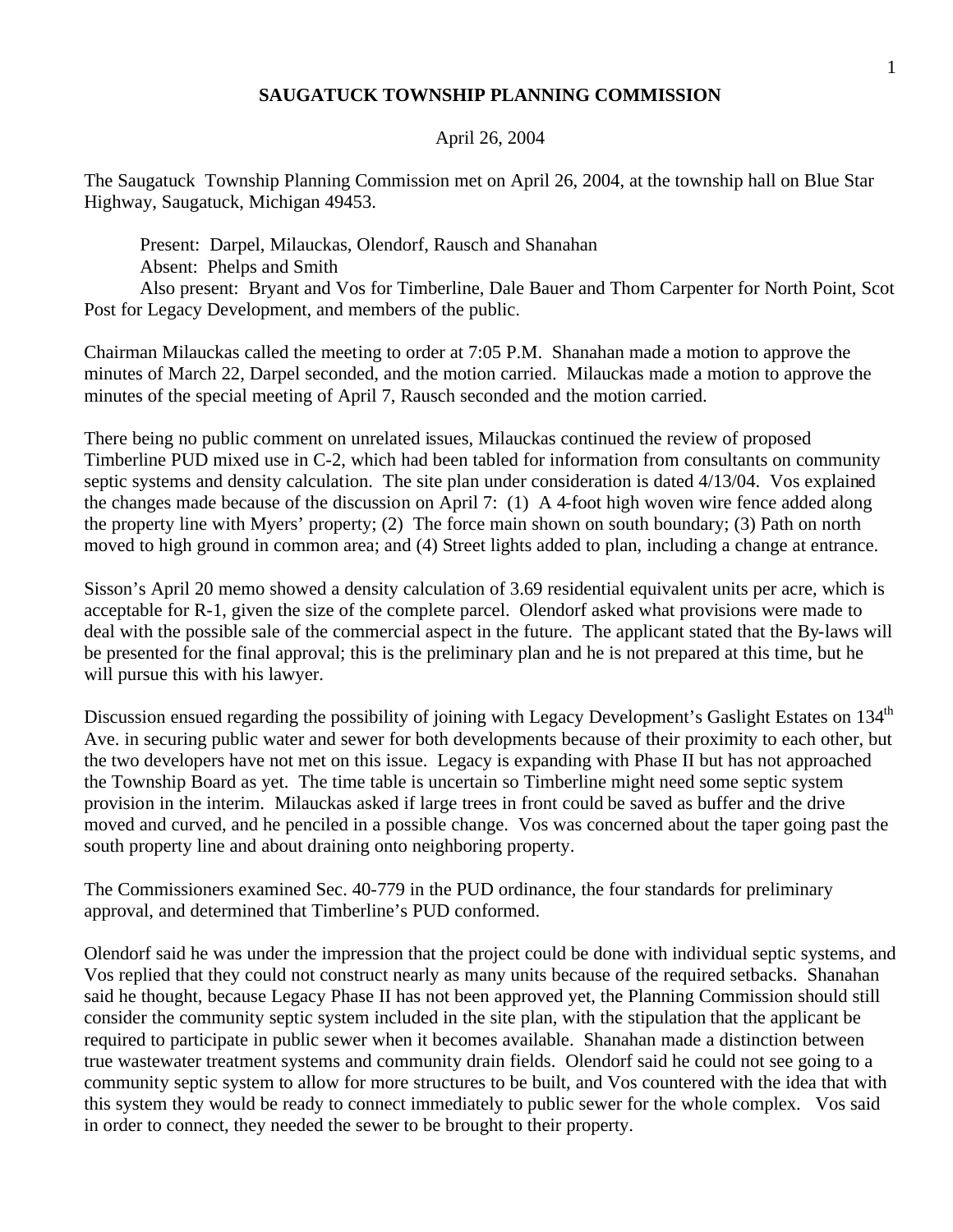Shanahan made a motion to approve the preliminary plan for Timberline's PUD with the condition that the applicant work with Legacy Development's Phase II on looping the water and connecting with public sewer; but if this is not possible, that Timberline would use the community septic system proposed, regulated by the following:

- (1) The project should be required to have an Association of Owners.
- (2) Among the duties and responsibilities of the association will be the long term operation and maintenance of the private sewage system and the collection and distribution of funds for system maintenance and operation. This will likely entail the collection of an annual fee from each owner. An initial (fee) contributed by the developer or "seed" money is also suggested. Wording in the by-laws/restrictive covenants that allows the use of collected funds to be used for the payment of a future special assessment for public sewer is also suggested.
- (3) The Township of Saugatuck should be included in the association by-laws/restrictive covenant as a third party beneficiary. This will assure that the provisions cannot be changed without Township approval.
- (4) The developer should be required to be a signatory in a special assessment agreement specifying that all of the subject property will be included in any future special assessment for public sewer serving the site. This agreement should bind any and all future owners.
- (5) The Township's attorney should be involved in the preparation or should review and approve the wording of the above deed restrictions and agreements;

and with the condition that the Planning Commission be able to review the By-laws, which will contain provisions clarifying the continued combination of the commercial and residential components of the PUD. Olendorf seconded, and a roll call vote was unanimous in approval.

Milauckas directed attention to the SAU application for North Point Commerce Center, tabled from the February 23 hearing, and a newly revised plan dated 4/26/04, different from the revised plan furnished the Commissioners before this meeting. Carpenter reviewed changes: One building of 19,160 s.f. (less than 20% coverage), 97 parking spaces, 67% of which is in front and 33% in rear, no building or green belt encroachments, greater buffering, split loading areas to accommodate larger store. He reminded the Commissioners that the ZBA had given a variance to the requirement of 20% parking in front, that the investors and their end users demanded that most of the parking be in front, and that they are only seeking SAU approval tonight, not site plan approval. One of the group of owners explained that two anchor stores would be Movie Gallery and Dollar General, and Commissioners made the point that perhaps a chain store is not flexible enough to conform to local tradition or retain the flavor intended by the ordinance. The access from Clearbrook Drive has not been approved by the Township Board, but the planned connector to the gas station is possible, according to Carpenter.

Milauckas asked for the feelings of the Board, and Olendorf and Darpel said they would reject and Shanahan and Rausch said they would table. Carpenter, Bauer and the investor excused themselves for a caucus.

In the meantime, Scot Post presented an amendment to Legacy Development's Gaslight Estates site condo site plan for a Phase II. Rausch recused herself again from discussion and voting on this project because she is a neighbor. Post explained the changes to the original site plan to allow access to the property next door which Legacy hopes to purchase from neighbor Myers and create Phase II. Altogether there would be 52 homes without access to 134<sup>th</sup> from Phase II, only one access to the public road. Post said he had checked with the Road Commissioner, who referred him to the Fire Chief, and the latter required a turn-around only. The revision includes stubs for connection to public water and sewer. Post said 8" sewer serves 400 homes.